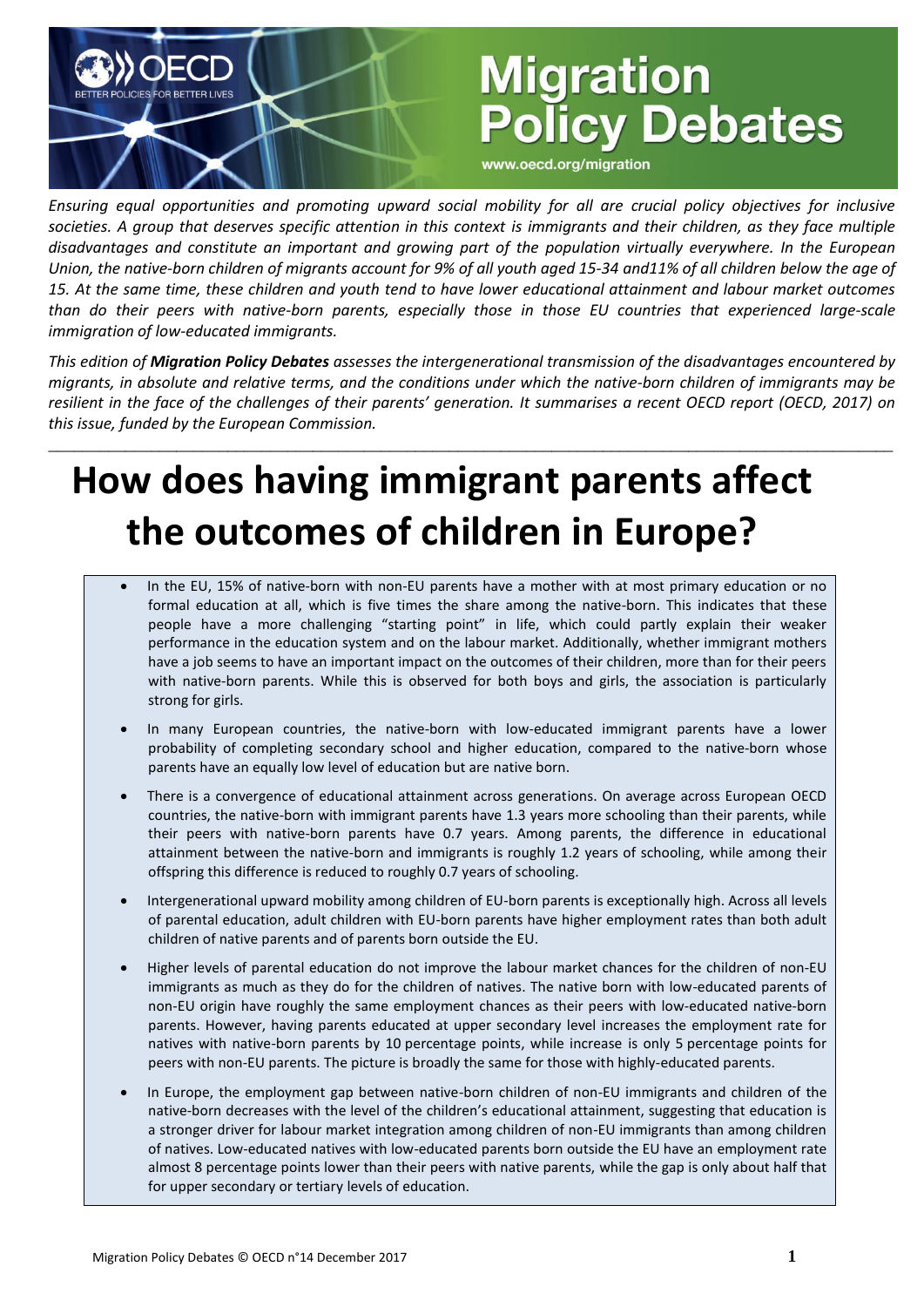#### **What is the issue?**

The degree to which parents transmit their human capital is a key factor affecting people's education and labour market outcomes later in life. A key group of interest in this context are immigrants and their children, who constitute a large and growing group in most OECD and EU countries. While parental human capital is generally correlated with their children's success (usually defined as educational attainment, income, or occupational status), immigrant parents are often at disadvantage compared to the native-born because of lack of host-country language skills and social networks, among others. What is more, in most EU and OECD countries, immigrants are overrepresented at lower educational and occupational levels, with most at the very lowest levels, especially in European OECD countries. In the EU, a full 15% of those native-born with non-EU parents have a mother who did not complete formal education, which is five times the share among native-born mothers.

That particular overrepresentation indicates that natives with non-EU parents have a more challenging "starting point", which could partly explain their weaker performance on the labour market. Indeed, previous OECD and EU work has shown that children of immigrants, and of non-EU immigrants in particular, face lower education and labour market outcomes nearly everywhere (OECD 2010; OECD and EU 2015). The differences are particularly pronounced in EU-countries which experienced large-scale labour migration of the low-educated in the past.

Not only are migrant parents overrepresented in the lowest education levels, but also they are more likely to be without a job and, when employed, to find themselves more often in lower-skilled occupations (OECD and EU, 2015). At the same time, intergenerational mobility is more likely for those whose parents are at the bottom end with respect to these characteristics. It would thus not be surprising if children of immigrants were, on average, likely to seem more mobile at first, given that the threshold they have to surpass is much lower.

Indeed, there is a convergence of educational attainment across generations. Progress is clearly visible when comparing differences across generations for children with immigrant and nativeborn parents. On average across European OECD countries, natives with immigrant parents have on average 1.3 years' more schooling than their parents, while their peers with native-born parents have 0.7 years. Among parents, the difference in educational attainment between native-born and immigrants is roughly 1.2 years of schooling, while among their offspring this difference is reduced to roughly 0.7 years of schooling. The gap has thus almost halved within one generation.

## **Are the natives with immigrant parents more or less socially mobile than the native-born with native-born parents?**

To shed more light on the intergenerational mobility patterns of the native-born with immigrant parents compared to that of their peers with native-born parents, it is crucial to compare individuals with the same starting point, i.e. with the same parental educational level. Figure 1 shows that higher parental education is associated with better outcomes for all children, but that the increase is less pronounced for the children of immigrants from non-EU countries.





Note: ISCED refers to the 1997 International Standard Classification of Education. Level 1 refers to primary, level 2 to lower secondary and level 3 to upper secondary educational attainment.

Figure 2 shows that for children of immigrants, their own education matters more for their labour market outcomes than does that of their peers with native-born parents (Figure 2). What is more, children of EU-born immigrant parents have better labour market outcomes than their peers with native-born parents, after considering parental education, age, gender, country of residence, and their own education. In contrast, the children of migrants born outside the EU fare less well.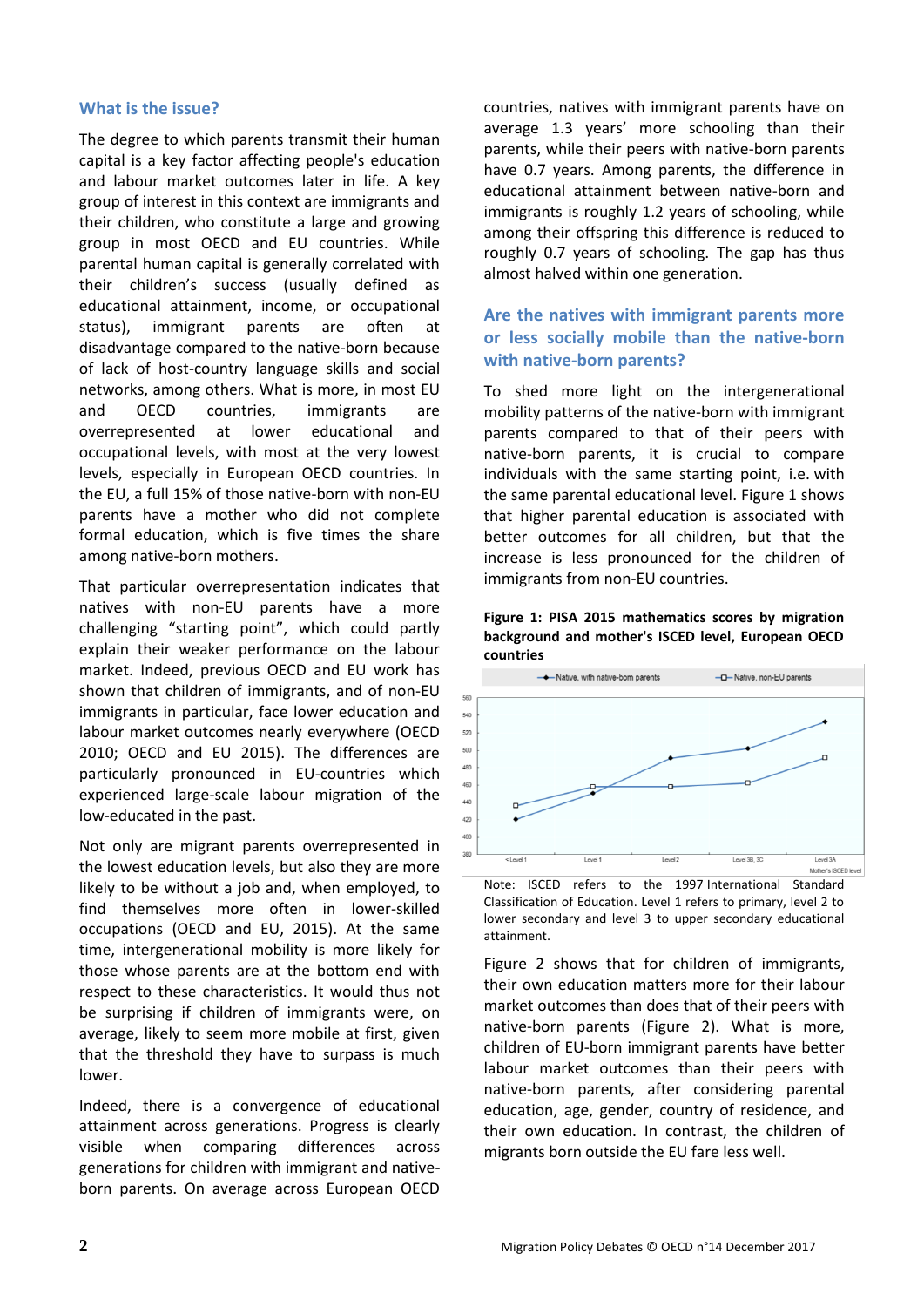



Note: Reference group: Individuals with native-born parents. Population aged 25-54; Regression controlling for parental educational attainment, age, country, and gender. Source: EU LFS AHM 2014

This stark difference between different groups of parental origin has important implications. First of all, it shows that in intergenerational terms, the integration of immigrants from other EU countries has been highly successful. At the same time, the share of this group among the children of immigrants in Europe differs widely between countries and this is important to take into account in comparisons of outcomes across countries (Figure 3). Second, as this also holds when their parents were low-educated, it shows that some groups of children of immigrants are resilient – poor outcomes of children of low-educated immigrants are not inevitable. Third, some groups are falling behind and do not profit as much from upward mobility as natives. This holds also within the group of children with immigrant parents from non-EU countries (OECD, forthcoming), suggesting that for a considerable part of the children of non-EU immigrants the situation is even worse than the average suggests. This is a worrisome finding and poses a threat to social cohesion.

#### **Figure 3. Native-born youth with immigrant parents, by parental origin, 15-34, European OECD countries, 2014**



Source: EU LFS AHM 2014.

There are also important gender aspects. Female native-born children of non-EU immigrants outperform their male peers in education, whereas the inverse is the case in the labour market. An important influence with respect to the latter comes from immigrant mothers' labour market participation. This seems to have an important impact on the outcomes of their children, more than for the latter's peers with native-born parents. One may only speculate about the reasons, but role modelling certainly seems to be an important channel. While this is observed for both girls and boys, the association is particularly strong for girls whose parents came from non-EU countries. Having had a working mother at age 14 (as opposed to a mother staying at home) increases the likelihood of being in employment for natives with non-EU parents by 9 percentage points, more than twice the number for their peers with native parents at 4 percentage points.

#### **Policy considerations**

While policy measures aimed at improving the situation of youth in general also reach and support natives with immigrant parents, targeted policy measures may be necessary to address some of their specific challenges. For example, the nativeborn with immigrant parents have often grown up in an environment where parents have less information about how the labour market functions in the host country or access to networks that may help in finding a first job. Few countries have specifically targeted policies for native-born youth with immigrant parents. However, some indirect targeting – for example, for disadvantaged youth in general – can disproportionately benefit nativeborn youth with immigrant parents, because they are often overrepresented among this group. Enhancing transparency with respect to the offers available and making sure that all children have the relevant information about these offers are important prerequisites for such programmes to work.

#### *Early intervention*

Increasing access to early childhood education with a specific focus on disfavoured children with language obstacles – as is often the case for children of low-educated non-EU immigrants - not only would allow the mothers to enter the labour market, but also would likely provide high returns for the children themselves – as demonstrated by evidence from a number of OECD countries such as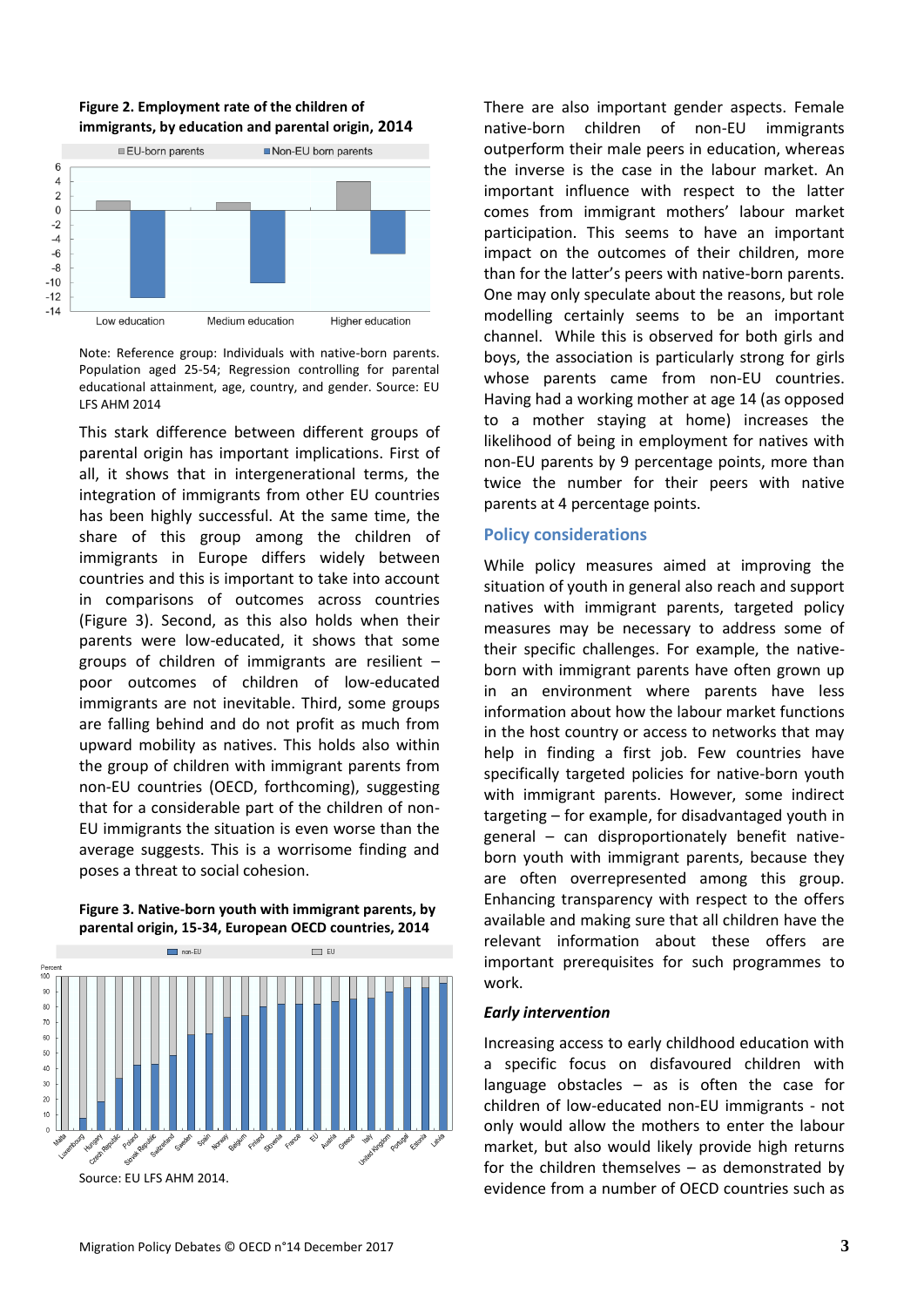France and (OECD 2012). Many OECD countries have specific policies in place to help children of immigrants with language obstacles, often based on systematic language screening in pre-school coupled with follow-up remedial.

## *Promoting excellence and the possibility for upward mobility*

Fostering intergenerational mobility for children of immigrants also means providing opportunities for kids who are among the "best and brightest" but lack family guidance and support regarding postschool options. Higher education is a key point for ensuring equal opportunities across one's career. Improving disadvantaged youths' access to top schools remains important for breaking the "glass ceiling" that they often face. The system tends to be structurally biased against low-income students, mostly because of costs in some countries, but also because such schools often require specific preparation for their entry processes. With little information and few resources, some youth prefer to attend shorter post-secondary courses or go to less demanding schools because of the quicker path to entry-level jobs, even if such schools offer lower labour market prospects. Policies aimed at addressing this include so-called "contextual admission" by universities, which takes into account the socio-economic context of the students, to avoid situations where high-potential candidates with a disfavoured background do not pass the initial screening. Students who are flagged through contextual admissions are given additional consideration and will not be rejected solely on the basis of their predicted or actual grades, or will be guaranteed an interview or similar additional opportunity, depending on the discipline. While such initiatives do not target children of immigrants specifically, they do target children from disadvantaged backgrounds, among which children of immigrants are often overrepresented.

Since children of immigrants often end up in the lower streams of the education system and have less parental guidance and fewer role models, it is particularly important to have sufficient possibility for upward mobility in the educational system that allows students to move into more prestigious streams of secondary education or to access higher education.

## *Combating discrimination and promoting diversity in the labour market*

Most OECD countries have taken measures to combat discriminatory hiring practices, although the scale and scope of the measures vary widely. The most common measure to combat discrimination is legal remedy. Many OECD countries have, for example, implemented nondiscrimination legislation and established agencies responsible for monitoring its application. In the OECD countries that were settled by migration, such as Australia, Canada and the United States, such legislation dates back several decades. In the European Union, an important impetus has come from Racial Equality Directive 2000/43/EC.

Several OECD countries have also tested equal employment and affirmative action policies. Such policies go beyond imposing penalties on discriminatory acts and have attempted to "level the playing field" by removing barriers that hamper access to the labour market and professional upward mobility. Often these are based on targets, although hard quotas are rare. A growing number of OECD countries have adopted diversity policy instruments. France, for example, provides companies with the possibility of passing an audit as to whether or not they use fair hiring and promotion practices, and, Belgium, Germany, the Netherlands, and Sweden have experimented with anonymous CVs as a tool to tackle discrimination and enhance diversity in the hiring process.

In general, a considerable part of the effect of policy measures with respect to combatting discrimination and increasing diversity stems from raising awareness about the issue rather than through the direct influence of a particular policy on reducing discrimination or promoting equal opportunities. The promotion of diversity also implies tackling the issue of segregation in neighbourhoods and schools. There does not seem to be a one single solution to this problem; a mix of policy interventions – including both housing and education policy instruments that aim at avoiding concentration of disadvantage – is certainly needed.